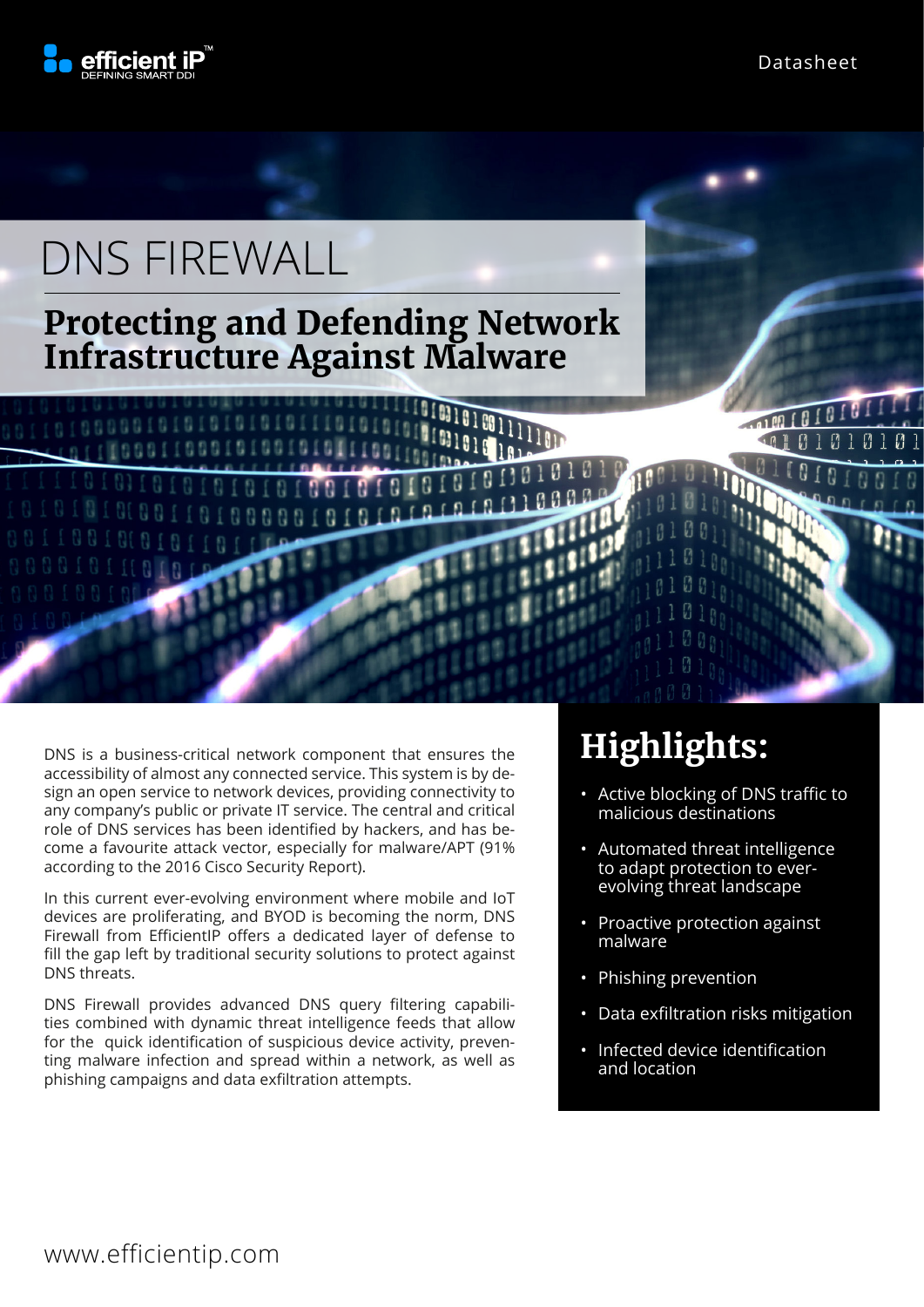#### **DNS Response Policy Zones**

Domain Name Service Response Policy Zones (DNS RPZ) is a mechanism implemented in all modern recursive DNS engines. It allows for dynamic modification of DNS answers obtained from the global Domain Name System, and provides alternate answers to any DNS query. This mechanism is leveraged within DNS Firewall to permit DNS administrators to define the precise filtering and redirecting rules applied on DNS traffic according to:

- A queried domain name
- A queried NameServer (NS)
- An IP address, resulting from a computed DNS query

This allows for the application of different policies based on traffic type:

- Redirection to another CNAME or IP address
- Reply with non-existent domain (NXDOMAIN)
- Reply with no-data (NODATA)
- Force TCP
- Passthru
- Drop

EfficientIP's DNS Firewall solution brings an additional security layer to complement an existing network security solution. The latter offers limited performance when filtering access according to anything other than IP addresses and static flow characteristics, such as protocol and ports. Whilst NG Firewalls offer various functionalities, these are unfortunately limited to ensuring performance, as these devices deal with huge amounts of heterogeneous traffic. On the contrary, DNS Firewall is specialized in preventing IP address resolution process for any known malicious domain, inhibiting any connection to the associated IP addresses.



#### **Threat Intelligence Data Feeds**

The best way to protect a network infrastructure and its users against phishing and malware campaigns is to prevent any connection to known malicious services that are used to steal credentials, or deliver the initial infection payload of malware. However, maintaining appropriate filtering rules regarding known malicious domains is difficult because of the dynamic property of the threat. Attackers use several, often randomly generated domains (using DGAs-Domain Generating Algorithms) to control their botnets and leverage the huge amount of poorly secured servers to run their activities. Relying on a dynamically-updated filtering rule repository that can be extended through a customized filtering policy is the most sustainable solution.

SOLIDserver™'s DNS Firewall comes with this kind of dynamic data feed built from various distributed sources. It aggregates reports of suspicious activity from identified IP addresses or domains such as MailSecurity, PhishTank, OITC and PhishLabs. The provided lists offer various filtering combinations based on the following lists' categories:

- Abuse and spam
- Phishing
- Malware
- Cracked websites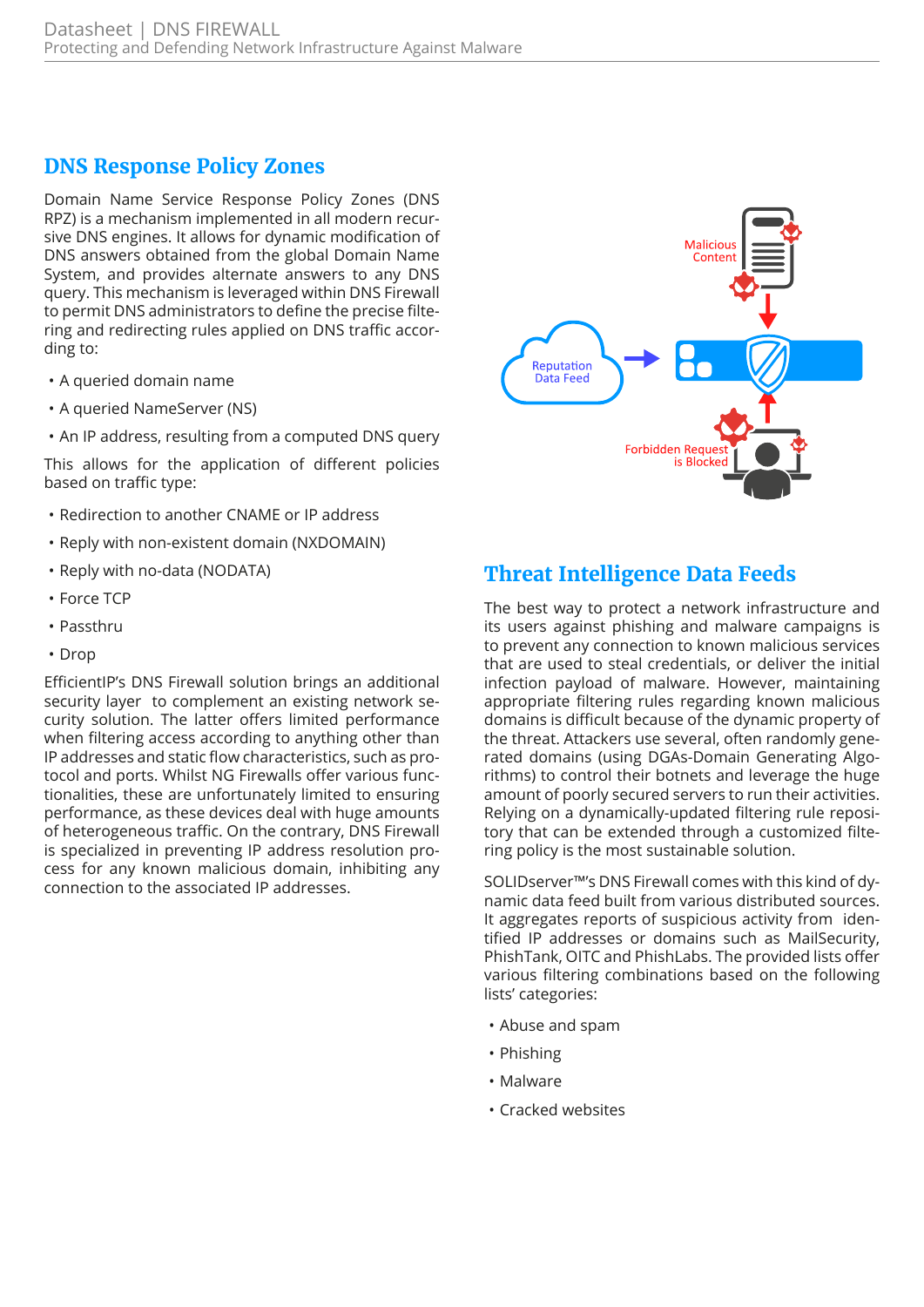#### **Ensure Proactive and Efficient Protection Against Malicious Use of DNS Services**

#### **Phishing Prevention**

Criminals leverage phishing attacks to lure the unsuspecting into visiting a compromised web service or pushing the user to download malicious software, expressly to steal sensitive information. Relying on threat intelligence services allows SOLIDserver™ DNS Firewall to automatically prevent users from accessing such abused web services, even when they use their own device within the corporate network. This significantly reduces the risk of personal data theft from users, who are misdirected to provide their credentials using fake malicious applications.

#### **Containing Malware Spread and Data Exfiltration**

Malicious software is well known to be designed for disrupting system operations, gathering sensitive information, gaining access to private infrastructure, ransoming users, or displaying unwanted advertising. As soon as a system establishes an internet connection it becomes exposed to malware attacks. Considering the current threat landscape and the augmentation of the attacks, preventing the spread across a network has become an urgent priority.

Existing security solutions cover a wide range of possible attack vectors such as:

- Email malware attacks, which are generally mitigated using anti-spam filters
- Web page/download malware attacks, which are generally mitigated using web gateway anti-virus
- File sharing malware spread, which are generally mitigated using anti-virus

They lack the ability to identify threats coming from unmanaged network devices and specially-crafted attacks that don't match existing threat patterns. SOLIDserver™ DNS Firewall prevents the initial malware infection of a device by blocking the suspicious queries that would otherwise redirect a user to domains and IP addresses identified as related to malicious activities, independent of the traffic pattern.

It also reduces the offensive capabilities of any malware that would already have infected an existing 'connected but mobile' device such as a laptop, tablet or mobile phone. It does so by blocking the communications with known Command and Control servers in order to avoid malware updates, remote control and most data exfiltration attempts.

Even more advanced protection can be achieved by combining DNS Firewall with DNS Guardian. The latter product leverages real time DNS Traffic Inspection (DTI) and behavioral malicious activity detection, triggering automatic and adaptive countermeasures when necessary.